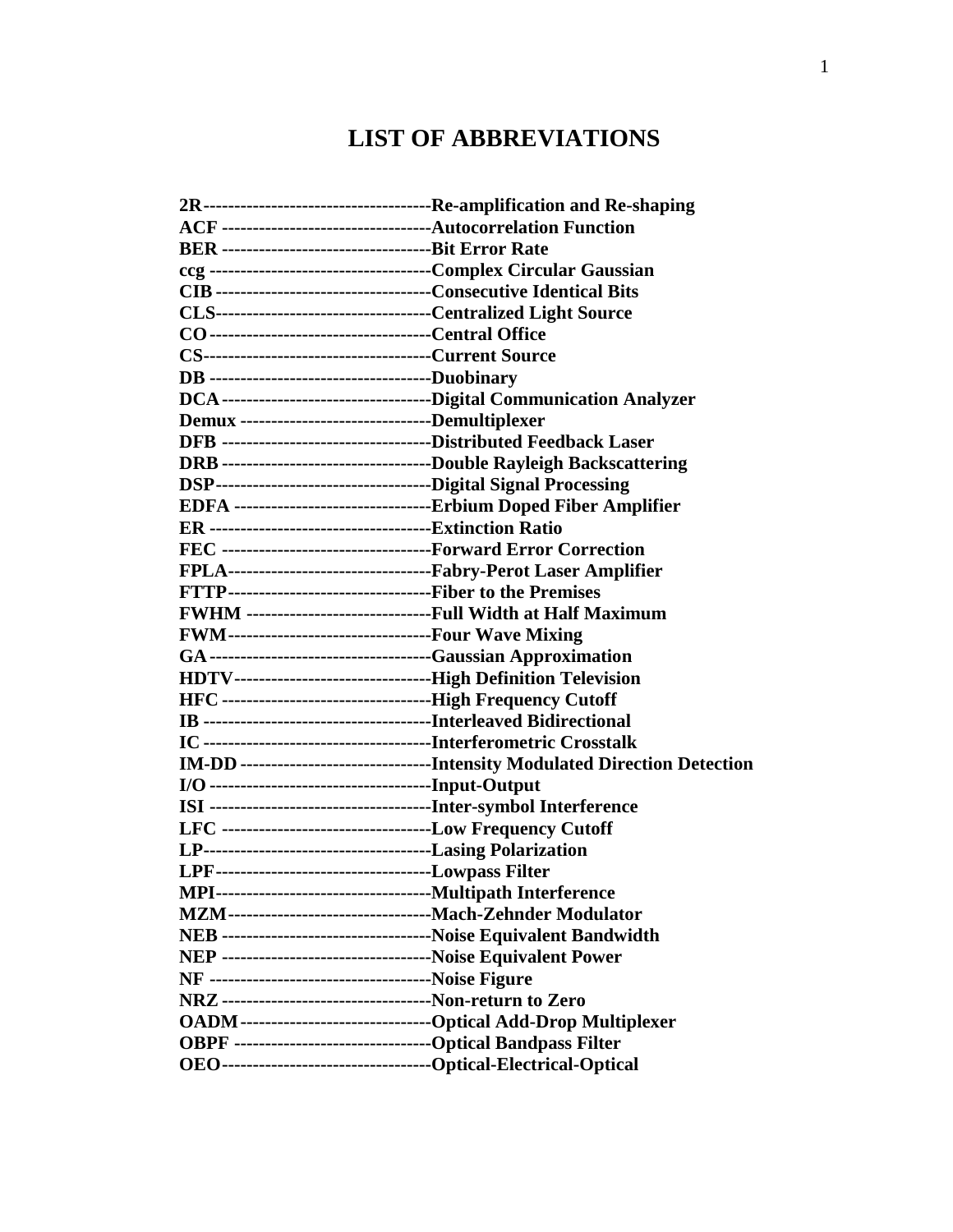|                                                                                | OSNR <sub>ASE</sub> --------------------------------Optical Signal to Noise Ratio due to ASE     |
|--------------------------------------------------------------------------------|--------------------------------------------------------------------------------------------------|
|                                                                                | OSNR <sub>RB</sub> ----------------------------------Optical Signal to Noise Ratio due to RB     |
|                                                                                | OSNR <sub>XT</sub> -------------------------------Optical Signal to Noise Ratio due to Crosstalk |
|                                                                                |                                                                                                  |
|                                                                                |                                                                                                  |
|                                                                                |                                                                                                  |
|                                                                                |                                                                                                  |
| POLC ----------------------------------Polarization Controller                 |                                                                                                  |
|                                                                                |                                                                                                  |
|                                                                                |                                                                                                  |
|                                                                                |                                                                                                  |
| QL <sub>ASE</sub> -----------------------------------ASE-limited Quantum Limit |                                                                                                  |
|                                                                                |                                                                                                  |
|                                                                                |                                                                                                  |
|                                                                                | RB1 ----------------------------------Type 1 Rayleigh Backscattering                             |
|                                                                                | RB2-----------------------------------Type 2 Rayleigh Backscattering                             |
|                                                                                |                                                                                                  |
|                                                                                |                                                                                                  |
|                                                                                |                                                                                                  |
|                                                                                |                                                                                                  |
| S/N, SNR -----------------------------Signal to Noise Ratio                    |                                                                                                  |
|                                                                                | SOA -----------------------------------Semiconductor Optical Amplifier                           |
|                                                                                | TC -----------------------------------Transfer characteristic, Temperature controller            |
|                                                                                | VCSEL -------------------------------Vertical Cavity Surface Emitting Laser                      |
|                                                                                | VCSOA--------------------------------Vertical Cavity Semiconductor Optical Amplifier             |
|                                                                                |                                                                                                  |
|                                                                                |                                                                                                  |
|                                                                                |                                                                                                  |
| XGM ----------------------------------Cross Gain Modulation                    |                                                                                                  |
| XPM-----------------------------------Cross Phase Modulation                   |                                                                                                  |